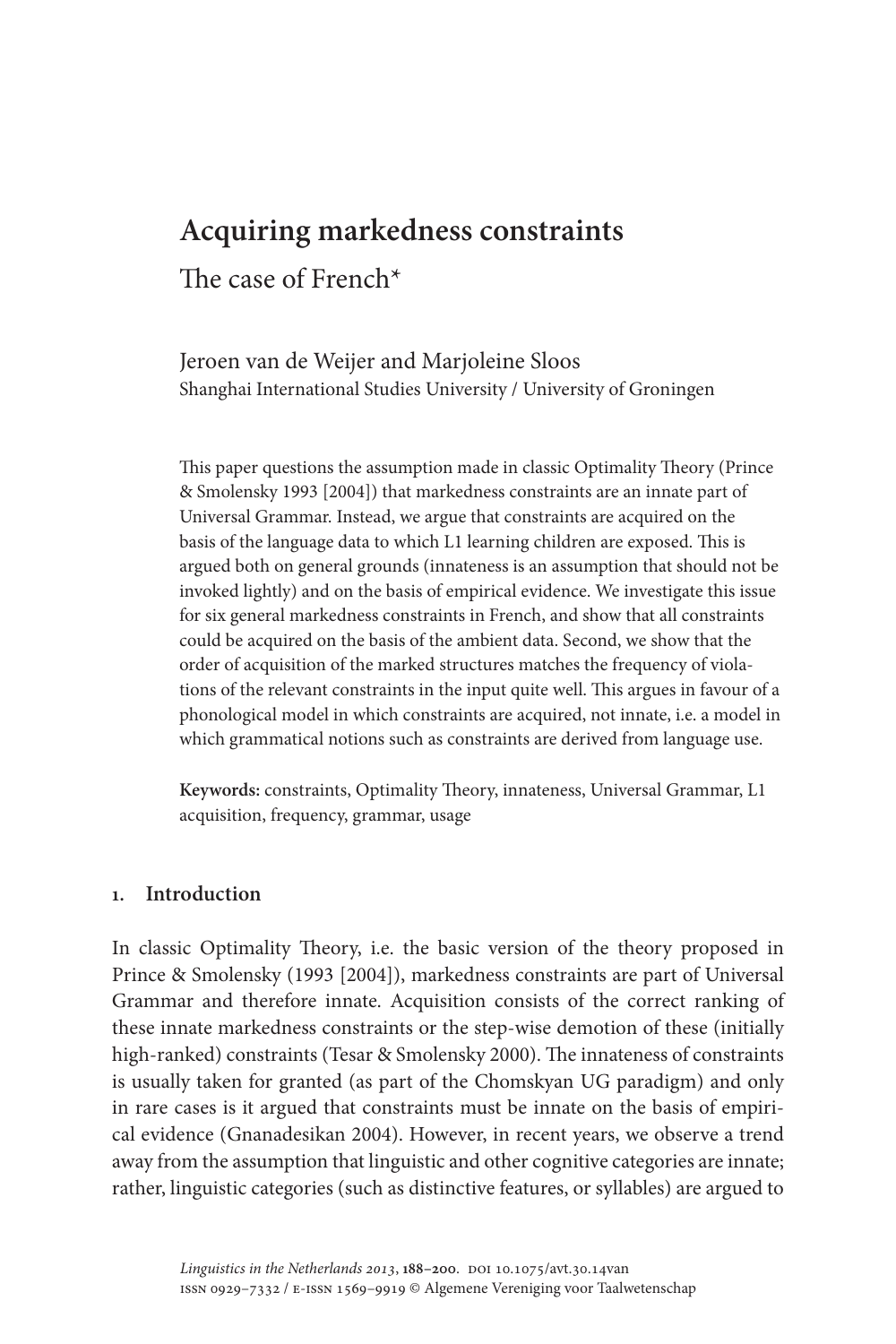emerge from the speech environment and/or are related to other, general, nonlanguage-specific cognitive strategies (see for instance Bybee & Hopper 2001). In this paper we focus on the innateness vs. emergence debate with respect to phonological constraints.

The innateness issue with regard to constraints has been discussed in two other approaches as well, viz. constraint induction models (e.g. Hayes 1996; Hayes & Wilson 2008; Adriaans & Kager 2010) and stochastic Optimality Theory (Boersma 1997: Ch. 14 and subsequent work). Hayes (1996: 1) proposes that constraints are induced by learners by "access[ing] the knowledge gained from experience in articulation and perception", which also seems to be at the basis of Boersma's (1997: Ch. 14) proposal. We want to go one step further and argue that frequency of phonological patterns plays a crucial role in the acquisition of constraints. As we will show, this makes it possible to predict the order of acquisition of the constraints. Learning is 'statistical', i.e. pays attention to the frequency of patterns in the data (cf. 'distributional statistics'; Thiessen 2009 and references cited there). Constraint demotion in classical OT does not take statistical learning into account at all; constraints are minimally re-ranked on the basis of the data without any reference to frequency. It is possible to make constraint demotion dependent on word frequency, as proposed in Boersma & Levelt (2000), but, crucially, this still depends on innateness of constrains. A more restrictive hypothesis is that constraints are acquired, not innate.

Specifically, we examine six segmental and prosodic markedness constraints that play a role in French. First, we will show that all these constraints could be acquired on the basis of the input that is available to the French-learning child, so that no innateness needs to be assumed. In our approach, constraints emerge as generalizations across the ambient data — they are not innately present. Some constraints are formed on the basis of almost perfect generalizations (if there are hardly any counterexamples in early input), while others are formed in the face of larger numbers of counterexamples. Thus, constraints can be stronger or weaker, and we predict that this has an effect on the order of acquisition of marked structures: Structures that violate stronger constraints will be harder to acquire, i.e. appear later in production, than structures that violate weaker constraints. Testing this prediction is our second main topic.

This paper is organized as follows. In Section 2 we introduce the six markedness constraints that are relevant to French. In Section 3 we turn to the lexical patterns that are relevant to discovery and ranking of these constraints as part of L1 acquisition, based on corpus research into French child-directed speech. The relation between constraint strength and order of acquisition is tested in Section 4. Section 5 discusses the findings and concludes.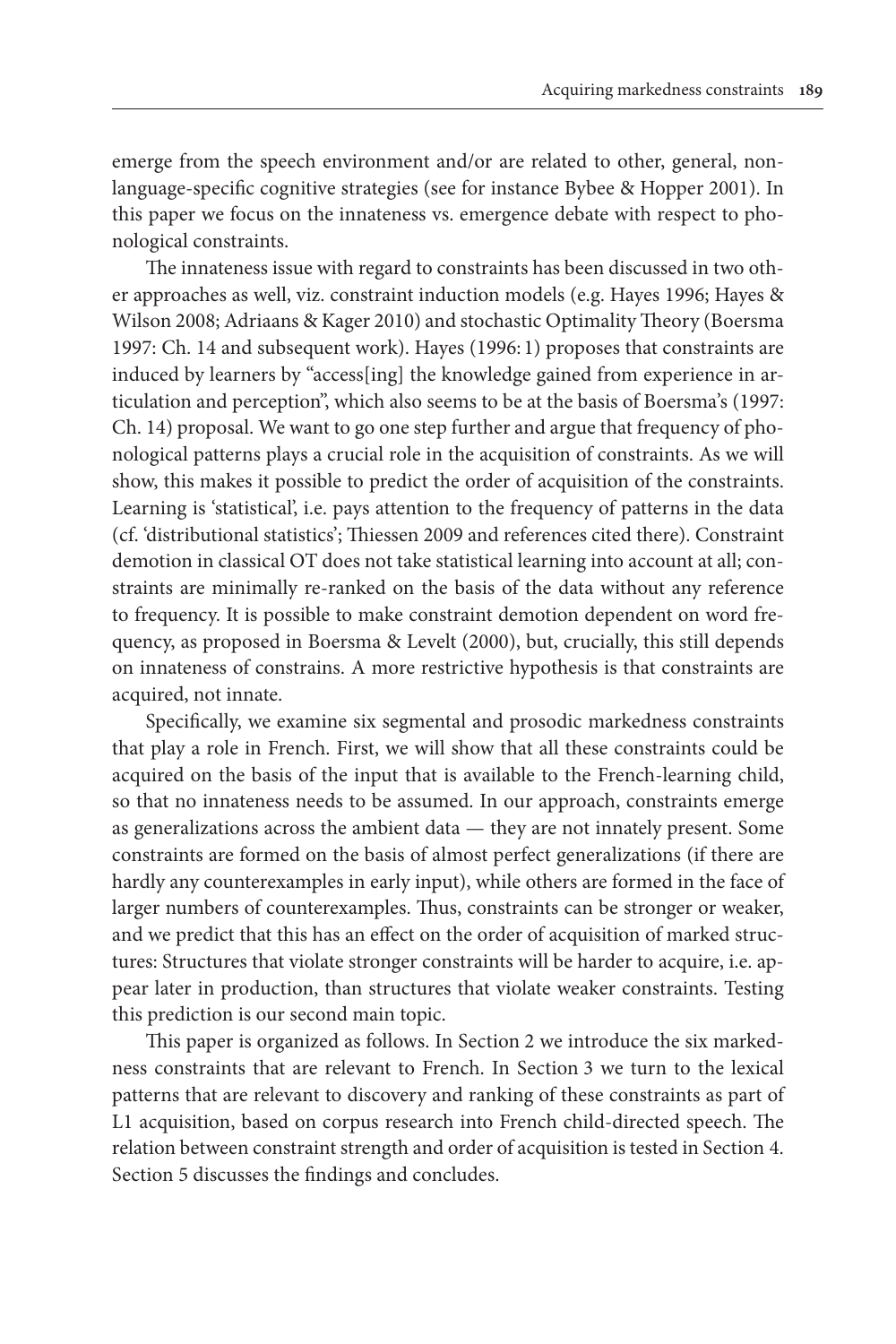## **2. Markedness in French**

French phonology was chosen as a testing ground because a number of common and uncontroversial markedness constraints are actively violated in this language. We will first discuss two constraints on segmental structure, against nasal vowels and against front rounded vowels, and then focus on syllable structure.

First, a word on French phonology is in order. Both European French and Canadian French will be relevant to the discussion below. The European French vowel system is given in Figure 1 (from Fougeron & Smith 1993: 73):



**Figure 1.** French oral vowels

Figure 1 shows that French has three front rounded vowels: /y/, /ø/ and /œ/, as in words like *pure* 'pure' [pyr], *ceux* 'those' [sø] and *oeuvre* 'oeuvre' /œvr/. Canadian French also has these vowels, and retains some distinctions now lost in European French (Walker 1984). In addition, European French has four nasal vowels, as in *sans* [sã] 'without', *son* [sõ] 'his', *vin* [vɛ̃] 'wine' and *brun* [brœ̃] 'brown'. For details concerning French phonology and phonetics, we refer to general descriptions such as Fagyal, Kibbee & Jenkins (2006).

It is generally agreed that nasal vowels are cross-linguistically marked, i.e. less common, compared to their oral counterparts (e.g. Maddieson 1984: 131). In Optimality Theory, this idea is captured by a markedness constraint such as that in (1):

```
(1) *NV (Kager 1999: 28) : Vowels must not be nasal
```
The constraint in (1) favours oral vowels over nasal ones. For acquisition, it predicts that children will start out producing oral vowels and avoiding nasal vowels, which is correct. In classic Optimality Theory (Prince & Smolensky 1993 [2004]), such constraints are assumed to be innate as part of Universal Grammar. Below we will argue that it is not necessary to make such a far-reaching assumption: Instead, we argue, such constraints can be acquired on the basis of the language data.

French violates another segmental markedness constraint, namely against front rounded vowels such as /y/, /ø/ and /œ/, which are absent in many languages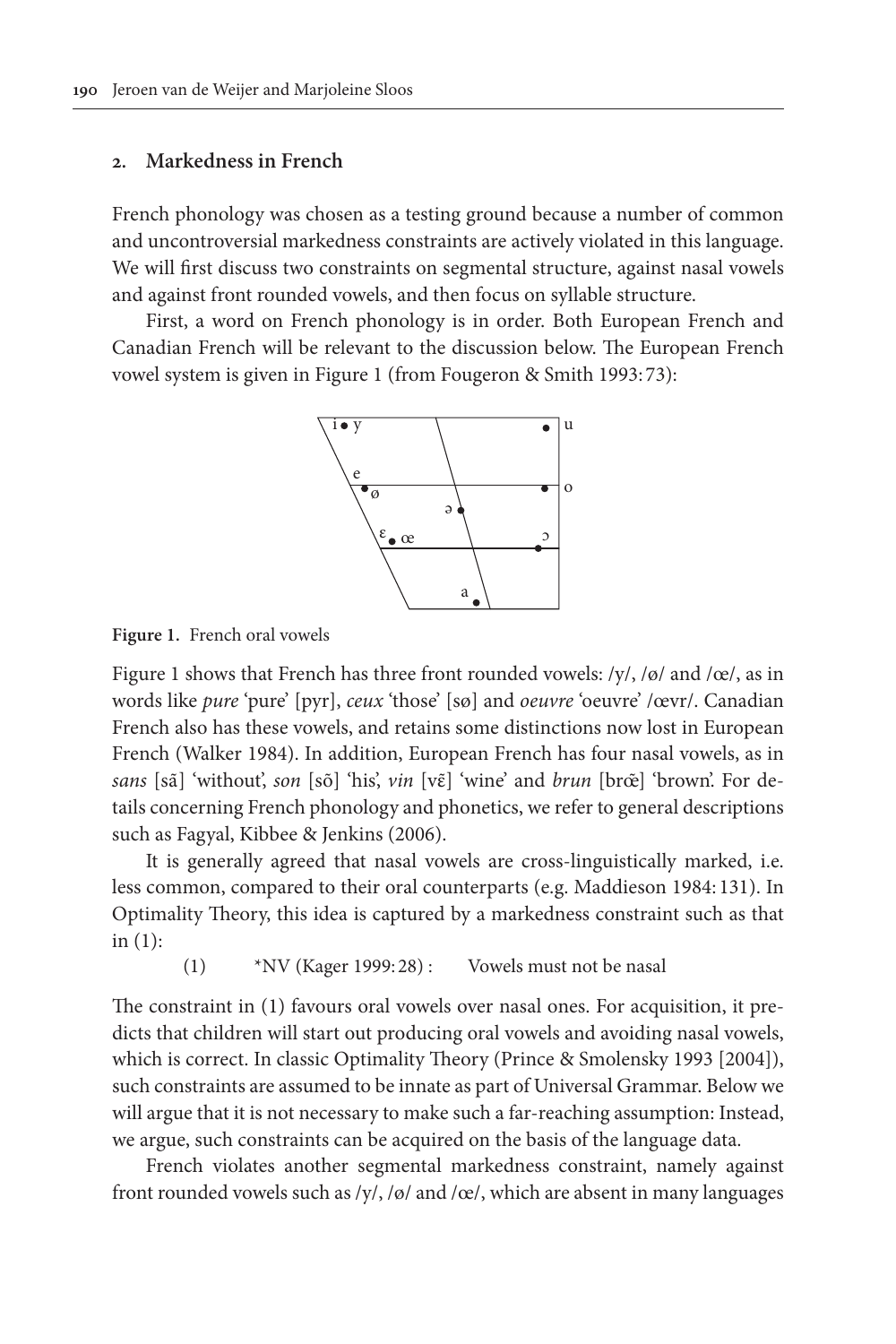of the world (Maddieson 1984: 124). Cross-linguistically, front vowels tend to be unrounded and back vowels tend to be rounded. The markedness constraint against such vowels, which is well supported (see for instance Kaun 2004: 105), can be formulated as in (2):

(2)  $*V_{front, round}$  : Vowels must not be front and rounded

Next, we turn to the realm of syllable structure. First, French allows consonant clusters both in the onset and the coda. Here we will make a distinction between consonant clusters consisting of obstruent plus liquid, such as in *très* 'very', which are subject to the \*COMPLEX constraint as formalized in (3a) (cf. Kager 1999: 97 among many others) and consonant + glide clusters, as in words like *bien* 'good'. For the latter kinds of clusters, there are at least three possibilities: They may be analysed on a par with 'regular' consonant clusters (violating the same constraint); as part of the vowel nucleus (violating a constraint against complex nuclei, given in (3b)); or as secondary articulation on a single, complex consonant (violating a constraint against complex segments, as in (3c).

|  | (3) a. $*$ COMPLEX : $*$ CC  | (Consonant clusters are not permitted)                           |
|--|------------------------------|------------------------------------------------------------------|
|  | b. $\star$ Diph : $\star$ VV | (Diphthongs are not permitted)                                   |
|  |                              | c. *COMPLEXC: *COMPLEX (Secondary articulation is not permitted) |

Secondly, French violates the Onser constraint (Prince & Smolensky 1993 [2004]), which demands that syllables start with an onset consonant. The constraint is violated by any word (or syllable, depending on the formulation of the constraint) that starts with a vowel. This constraint is given in (4):

(4) ONSET:  $*$ [V (Vowel-initial syllables are not permitted)

This constraint may be violated much *less* often in French than might appear at first glance, because of the common process of *liaison*, in which a word final consonant resyllabifies as the onset consonant of a following vowel-initial word (see e.g. Fagyal et al. 2006: 58).

Finally, French violates the constraint NoCoDA (Prince & Smolensky 1993 [2004]), which forbids coda consonants. This constraint, which expresses the preference for open syllables, is also relatively uncontroversial (though cf. McCarthy 1993: 176, who argues for a "Final-C" constraint):

```
(5) NoCoda: *C (Coda consonants are not permitted)
```
This constraint may be divided into several subtypes, since some languages permit a subset of consonants in the coda, e.g. sonorants (an example of this is Mandarin Chinese, which permits nasals and, in some varieties, /r/ to close a syllable). This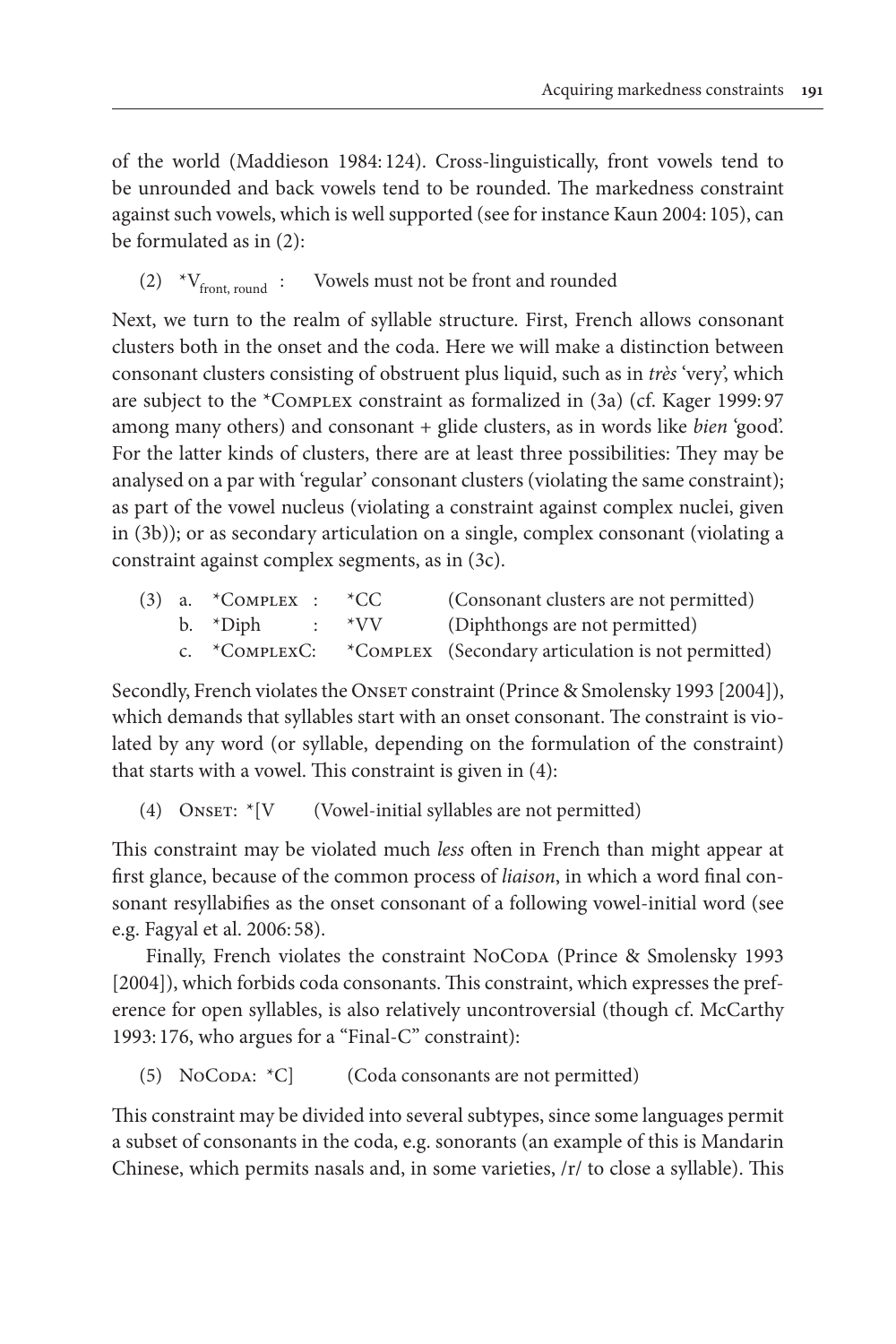means that only obstruents are ruled out in the coda. Thus, the constraint in (5) could be split up into a specific and a general constraint, as in (6a) and (6b):

(6) a. NoCoda-Obs :  ${^*C_{obs}}$  (Obstruent codas are not permitted)<br>b. NoCoda-Gen :  ${^*C}$  (Coda consonants are not permitted) b. NoCoDA-Gen :  $*C$  (Coda consonants are not permitted)

We will see that this distinction may be relevant to the discussion of French.

The idea of acquisition in classic OT is that markedness constraints such as those in (1–6) are innate, and high-ranked initially, so that children will obey them in their early language output (see for instance Tesar & Smolensky 2000). This will result in output that has no nasal vowels, no front rounded vowels, no clusters, no onsetless syllables, and no coda consonants. This prediction is to a large extent correct, as cross-linguistic surveys of relevant data like those in Johnson & Reimers (2010) show. Although this proposition is attractive and has turned out to be very successful in accounting for a wide range of phenomena, the assumption that constraints are innate is not a necessary one and is not necessarily the best approach to explain phonological acquisition. An alternative is that constraints are learned, or better: *Acquired*, in the course of the language acquisition process. This approach is related to statistical language learning (e.g. Saffran 2001 and many others) and has the considerable advantage that no specific innate knowledge is assumed. We will take the position that innateness should be invoked only if it can be shown that no other option is possible, i.e. if it is not possible to explain some phonological phenomenon in any other way. In the case of phonological constraints, it is actually fairly easy to show that constraints *could* be acquired, so that this should be our initial position. The only source for acquisition available is the language input that the children are exposed to. We must therefore examine the nature of the input more closely to see if this input allows for the discovery of phonological constraints as well as their order of acquisition.

An important corollary of statistical language learning is that if a particular aspect is more frequent in language input, then it will be more easily acquired. This means that, all other things being equal, it will be acquired more rapidly, i.e. earlier. That is, we can compare different stages of acquisition with lexical statistics and we predict a close match between the two. No such prediction is present in Optimality Theory, which is blind to usage-based aspects like frequency and therefore has trouble accounting for variation of any kind (see for instance van de Weijer 2012; Sloos 2013). Let us therefore investigate the details of French lexical statistics in the next section.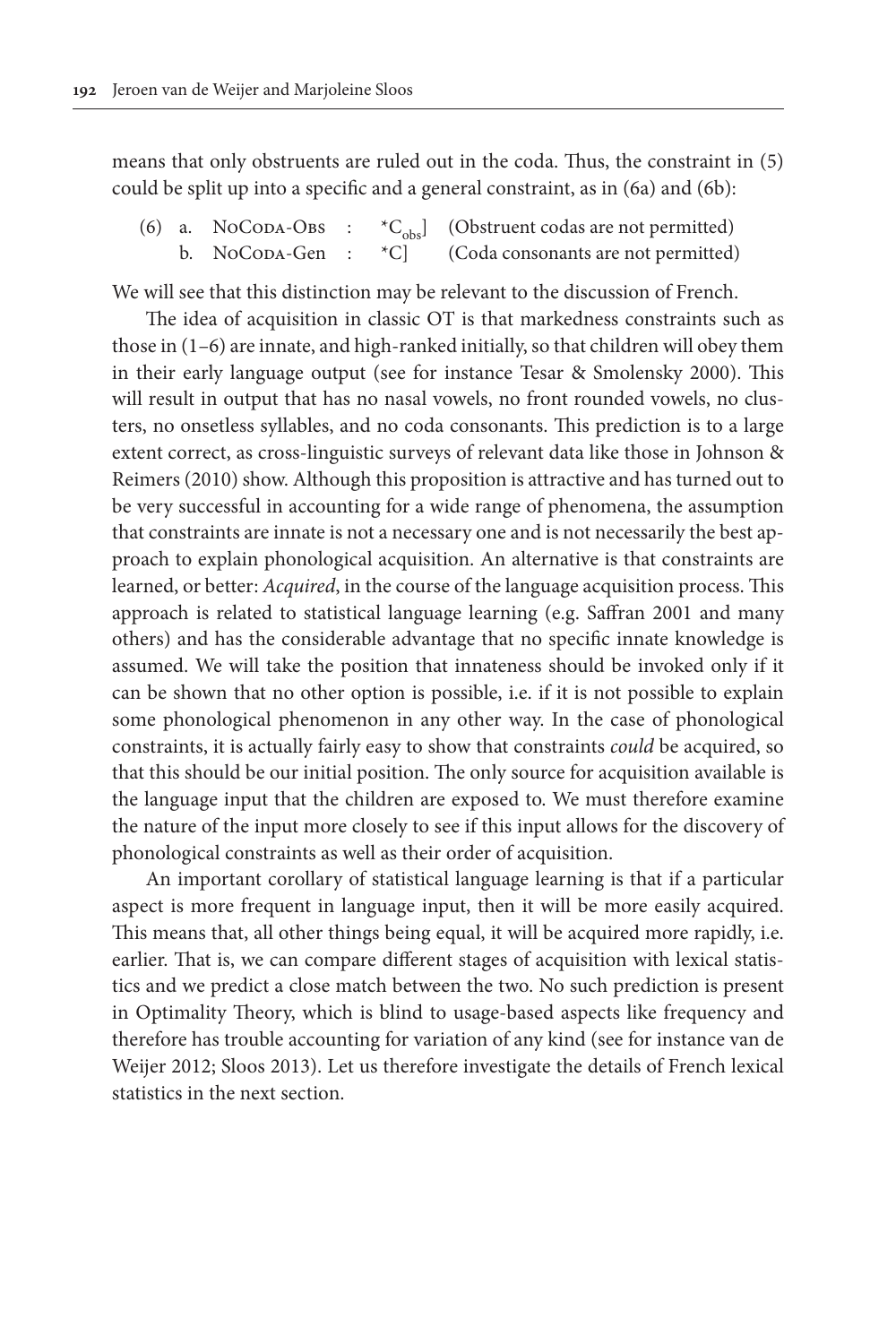#### **3. French lexical statistics**

In this section we present the statistics that are relevant to the acquisition of the marked structures introduced in the previous section: Nasal vowels, front rounded vowels, consonant clusters, secondary articulation, onsetless syllables, and coda consonants. Lexical statistics are available both for adult French (see for instance New & Pallier 2001) and for child-directed speech. Since the most relevant speech input of L1-acquiring children is child-directed speech, we decided to compute the word frequency of child-directed French. We extracted the 500 most frequent words in child-directed French, taken from CHILDES (MacWhinney 2000), which contains both European and Canadian French. The frequency of the European and Canadian French words appeared to be strongly correlated  $(R = 0.75)$ . For illustration, the most frequent 100 words of child-directed French are given in (7) below.

(7) tu c'est le pas ça il la est on un oui et qu' de là a les ce non je ah que hein qui va elle à fait des oh une dans mais veux y en as pour quoi sur bien alors regarde comme ils faire avec où toi voilà n' te le du sont sais si tout ben bon fais ouais se faut plus maman encore moi allez petit vas comment tiens ton lui quand vois viens y+a mettre attends ne ou aussi bah peu i' passe au me mets es dit pourquoi mon deux ta euh voir vu

Note that the list in (7) contains quite a number of exclamations (*ah, oh, euh*), clitics (*n', qu'*), and constructions like *y+a*. We chose not to exclude these forms, because in the initial stages of acquisition there would be no reason for the child to suspect that these words might have a different status from 'normal' lexical items. We did exclude, however, proper names, since these are often related to the circumstances of individual children. We transcribed the words phonetically (using Bogaards 2000 and checked by a native speaker) and coded each word for the number of nasal vowels, front rounded vowels, consonant clusters, cases of secondary articulation, onsetless syllables, and coda consonants, scoring 1 for each markedness violation. We added up the numbers and computed the percentage of the violations for the 500 most frequent words. We also computed the log frequency since this reflects perception more closely than raw token frequency. Two issues should be mentioned here: First, final *-r* in words like *pour* 'for' and *encore* 'still' was counted separately as a sonorant coda, following the usual classification in works on the phonology of French (see for instance Walker 2001:iv; Fagyal et al. 2006: 43). Secondly, words of the type *être* 'to be' and *prendre* 'to take' were transcribed as having a final cluster (not a final schwa), following Bogaards (2000), as well as the online *Larousse*.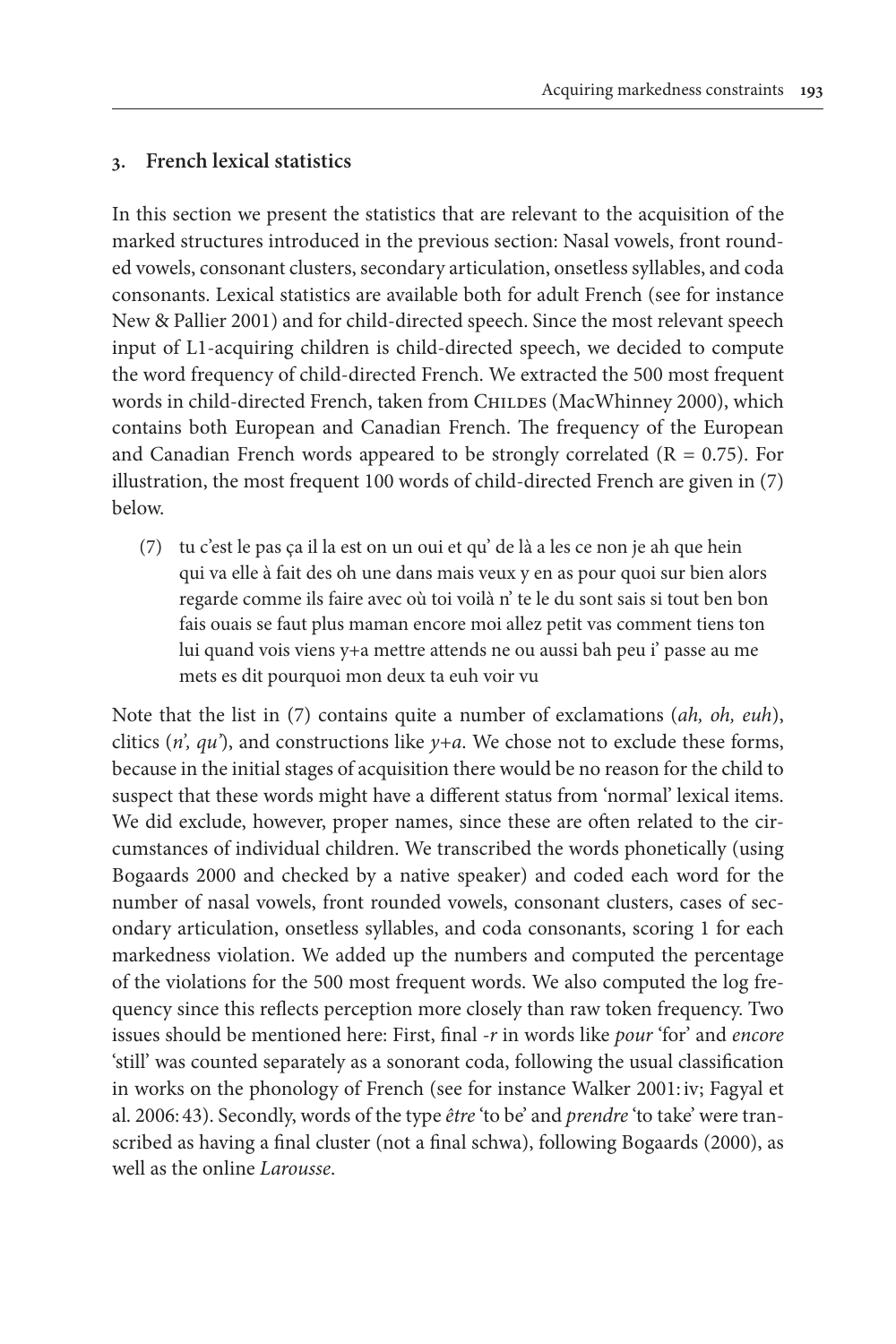Table 2 shows the number of instances of the 'marked' structures that appear in the 100, 200 and 500 most frequent words in child-directed speech, both in absolute numbers and percentages.

**Table 1.** Absolute number and percentages of markedness violations (nasal vowels, front rounded vowels, clusters, secondary articulation, onsetless syllables, and coda obstruents) in child-directed French, based on the first 100, the first 200, and the first 500 most frequent words

|                           | 100 |                | 200 |    | 500 |      |  |
|---------------------------|-----|----------------|-----|----|-----|------|--|
|                           | n   | %              | n   | %  | n   | $\%$ |  |
| Nasal vowels              | 18  | 18             | 39  | 20 | 108 | 22   |  |
| Front rounded vowels      | 11  | 11             | 16  | 8  | 39  | 8    |  |
| Clusters                  | 3   | 3              | 25  | 13 | 72  | 14   |  |
| Secondary articulation    | 11  | 11             | 20  | 10 | 52  | 10   |  |
| Onsetless syllables       | 29  | 29             | 49  | 25 | 93  | 19   |  |
| Coda obstruents           | 4   | $\overline{4}$ | 21  | 11 | 81  | 16   |  |
| Coda sonorants (excl. -r) | 6   | 6              | 14  |    | 52  | 10   |  |

As Table 1 shows, all patterns we investigate are underrepresented in the sense that they are observed less often than would be expected on the basis of equal distribution: Nasal vowels are much less common than oral vowels and front rounded vowels are less common than front unrounded vowels or back rounded ones, etc. This means that the constraints against nasal vowels, clusters, etc., can be regarded as generalizations across the data; e.g. 97% of the 100 words most frequently used in child-directed speech contain no clusters. It is reasonable to assume that the child will make the generalization "only oral vowels", and dismiss the nasal vowels as "exceptions" initially. In OT terms, this translates into the constraint in (1) above. No assumption of innateness is necessary and the other constraints, too, can be acquired in a similar way. All we need to assume is that children make such generalizations, which seems natural enough, given the fact that the need to make generalizations also arises in other cognitive domains. Thus, instead of assuming specific constraints such as NoCoDA, we assume that children, in building up their lexicon, keep track of the features of their language and have the ability to generalize. This does not mean that there is no role for innateness at all. After all, such an approach must specify what to pay attention to (e.g. nasality vs. orality) and on what basis (e.g. at the word level), which is cogently discussed by Yang (2004), among others.

On the basis of the relation between lexical frequency and learning, a strong prediction can be made which is absent in nativist approaches. In general, markedness violations that are relatively common are expected to be "resolved", i.e. appear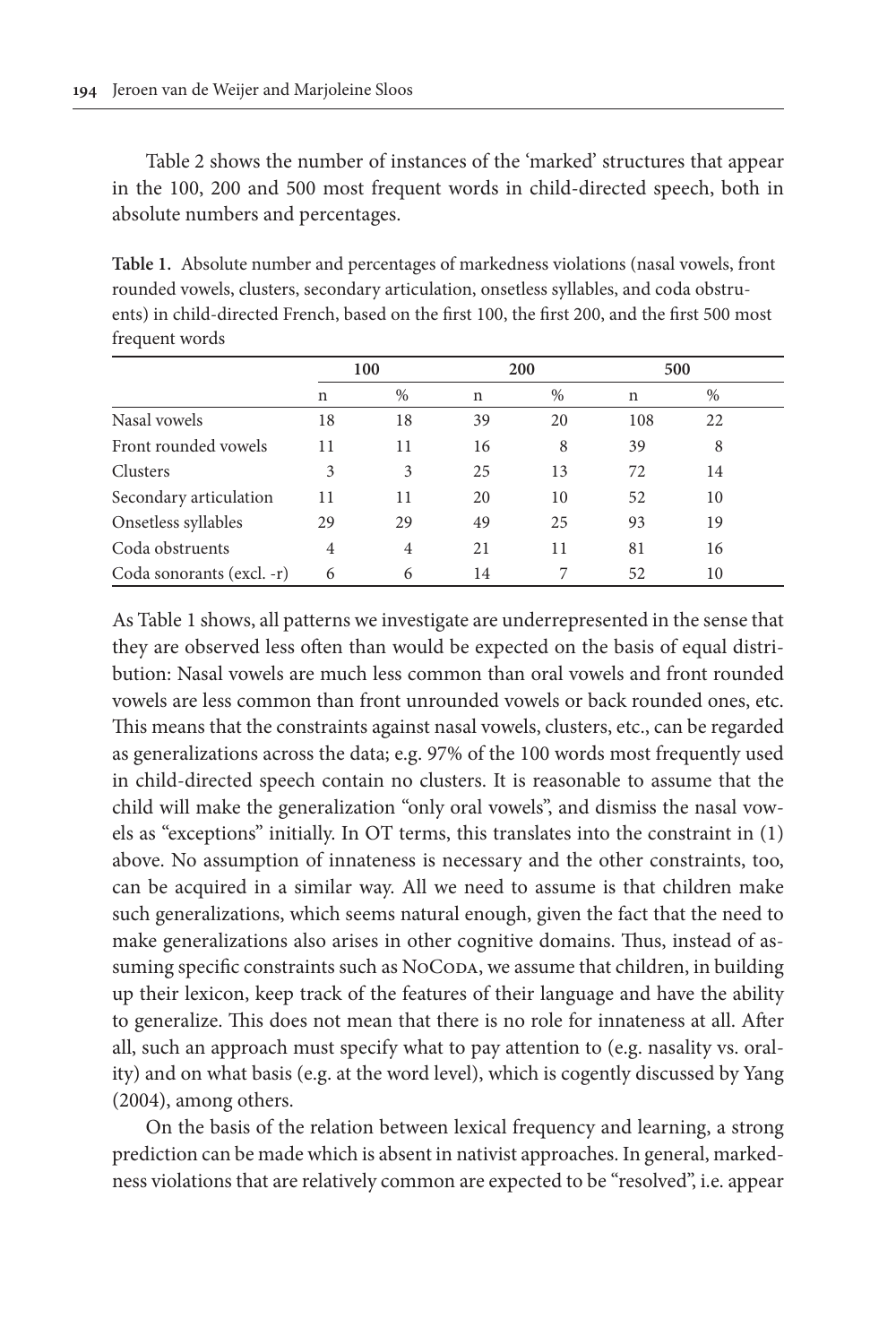in the child's output, earlier than markedness violations that are relatively uncommon. After all, a constraint against clusters will initially be very strong (only 3 counterexamples in the 100 most frequent words), while a constraint against nasal vowels will be weaker (18 violations). Table 2 shows the number of instances and the log frequency of the 'marked' structures that appear in the 500 most frequent words in child-directed speech.

|                           | Token frequency | Log frequency |  |
|---------------------------|-----------------|---------------|--|
| Nasal vowels              | 190,321         | 5.28          |  |
| Front rounded vowels      | 136,975         | 5.14          |  |
| Clusters                  | 87,974          | 4.94          |  |
| Secondary articulation    | 126,627         | 5.10          |  |
| Onsetless syllables       | 323,931         | 5.51          |  |
| Coda obstruents           | 188,375         | 5.28          |  |
| Coda sonorants (excl. -r) | 162,047         | 5.21          |  |

**Table 2.** Token and log frequency of markedness violations (nasal vowels, front rounded vowels, clusters, secondary articulation, onsetless syllables, coda obstruents, and coda sonorants) in child-directed French, based on the 500 most frequent words

Thus, Table 2 suggests an *order of acquisition*. In classic Optimality Theory, where all constraints are pre-given, there is no prediction like this — acquisition only consists of reranking the existing constraints on the basis of the data. It should be pointed out, of course, that testing the actual predictions that a frequency-based markedness account makes must be modulated by a number of factors. Obviously, physical/cognitive maturation may also be a factor: The language-acquiring child may be 'ready' to produce certain sound types earlier than others. Secondly, the approach pursued here must go hand-in-hand of an account how word boundaries are discovered (see again Yang 2004 and, importantly, Adriaans & Kager 2010). In the next section we will investigate whether our approach, in which we expect that exceptions to a 'strong' generalization will be harder to produce than exceptions to a weaker generalization, can be tested against the available data.

## **4. Acquisition in French**

This section investigates the relation between the strengths of the generalizations (i.e. markedness constraints) uncovered above and the order of acquisition. Acquisition data for French are based on Rose (2000) and Brak (2011), resulting in data for ten children in all. We determined at which point a specific feature like 'nasal vowels' had roughly been acquired by these children. This is not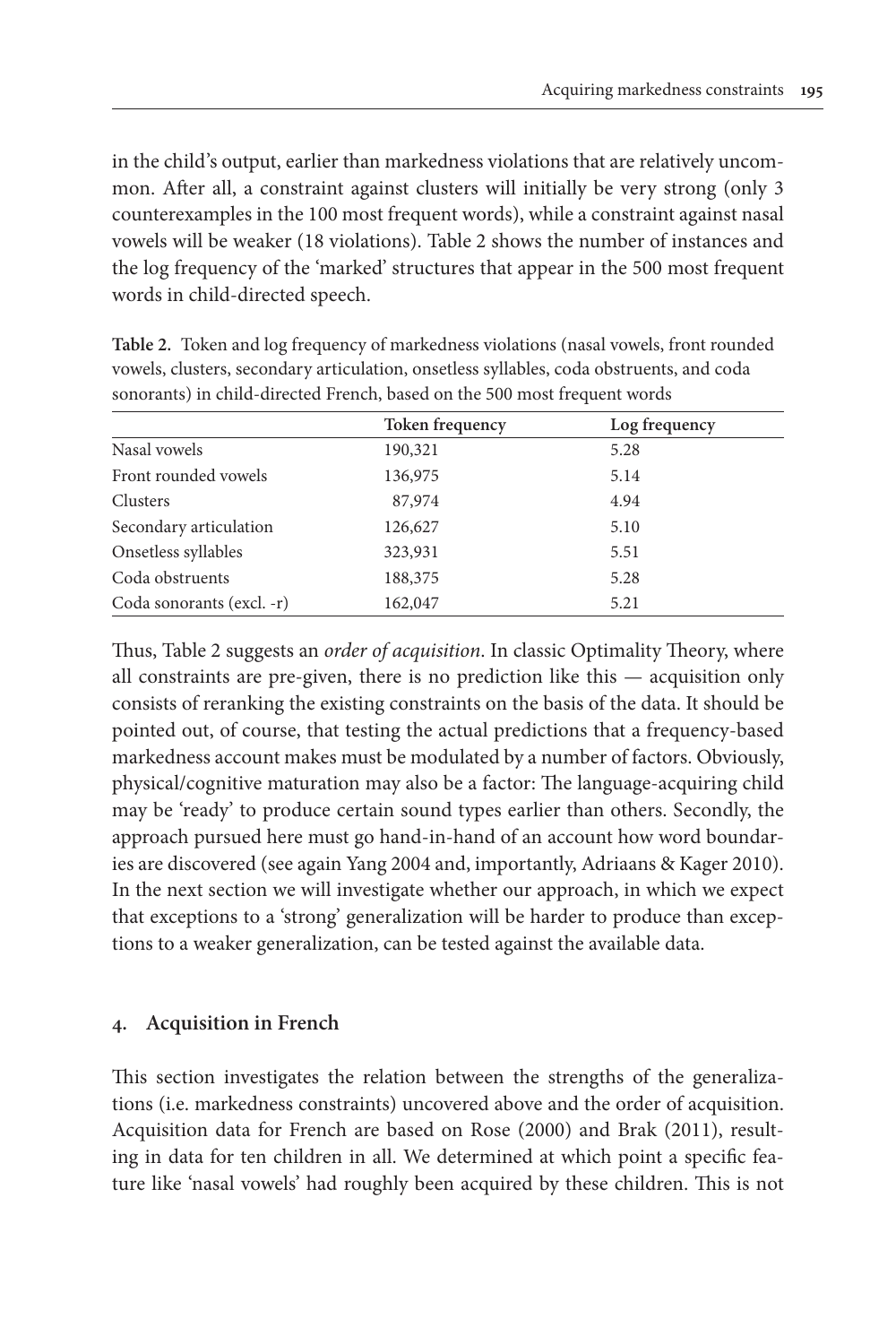unproblematic for several reasons. First, in the acquisition of 'nasal vowels', for instance, there may be differences between different vowels, so one nasal vowel may be acquired well before another. For example, Brak (2011: 41ff.) finds that [ã] is acquired much earlier than [ẽ]. Secondly, different authors may differ as to when exactly a sound (or class of sounds) is considered to have been acquired. Further research is therefore definitely warranted.

As pointed out above, we predict that counterexamples to 'strong generalizations', i.e. constraints which have been formed on the basis of few counterexamples, such as that against front rounded vowels, will be harder to produce for L1-acquiring children than counterexamples to 'weaker generalizations', i.e. constraints which have been formed in spite of there being more counterexamples, such as that against nasal vowels. We present the available acquisition data for individual children below, side by side with the log frequencies copied from Table 2. We selected the markedness violations of the 500 most frequent words since it is reasonable to assume, following Swingley (2007), that children when they start producing forms have built up a lexicon of roughly this size, so that this is the number of words available for generalization.

|             | Onset  | <b>Nasal</b> | Coda  | Coda        | Front    | Second. | <b>Clusters</b> |
|-------------|--------|--------------|-------|-------------|----------|---------|-----------------|
|             |        | vowels       | obstr | son.        | round. V | art.    |                 |
| Log         | 5.51   | 5.28         | 5.28  | 5.21        | 5.14     | 5.10    | 4.94            |
| Marilyn     |        | 1;11         | <1;11 | $2:04 - 07$ |          |         | $2:03 - 08$     |
| Clara       | 1:05   | 1;02         | 1;07  | 1;07        | 1;07     | 1;07    | 1:09            |
| Theo        | < 1;05 |              | 2:03  | 2:03        |          | 2:05    | 2:05            |
| Madeleine-1 | 1;04   | 1;04         | 1;06  | 1;07        | 1;06     |         |                 |
| Adrien      | 2:01   | 3:05         | 2:05  | 2:09        | 2:03     |         |                 |
| Anaïs       |        | 1;02         |       |             | 1;04     |         |                 |
| Marie       |        | 1;02         |       |             | 1;10     |         |                 |
| Nathan      |        | 1:03         |       |             | 1;04     |         |                 |
| Theotime    |        | 1:03         |       |             | 1:03     |         |                 |
| Madeleine-2 |        | 1;01         |       |             | 1;07     |         |                 |

**Table 3.** Comparison of the log frequency of violations of markedness and the date of acquisition for ten children. Underlining indicates deviant time of acquisition

Table 3 shows that the number of times a specific markedness constraint is violated correlates quite well with the stage at which a feature such as nasal vowels will be acquired. Nasal vowels, which are relatively common in words that are frequent in child-directed speech, tend to appear early, while less frequent sounds and sound types appear later. Note that there are missing values in Table 3 and also that there are six counterexamples to the tendency that common marked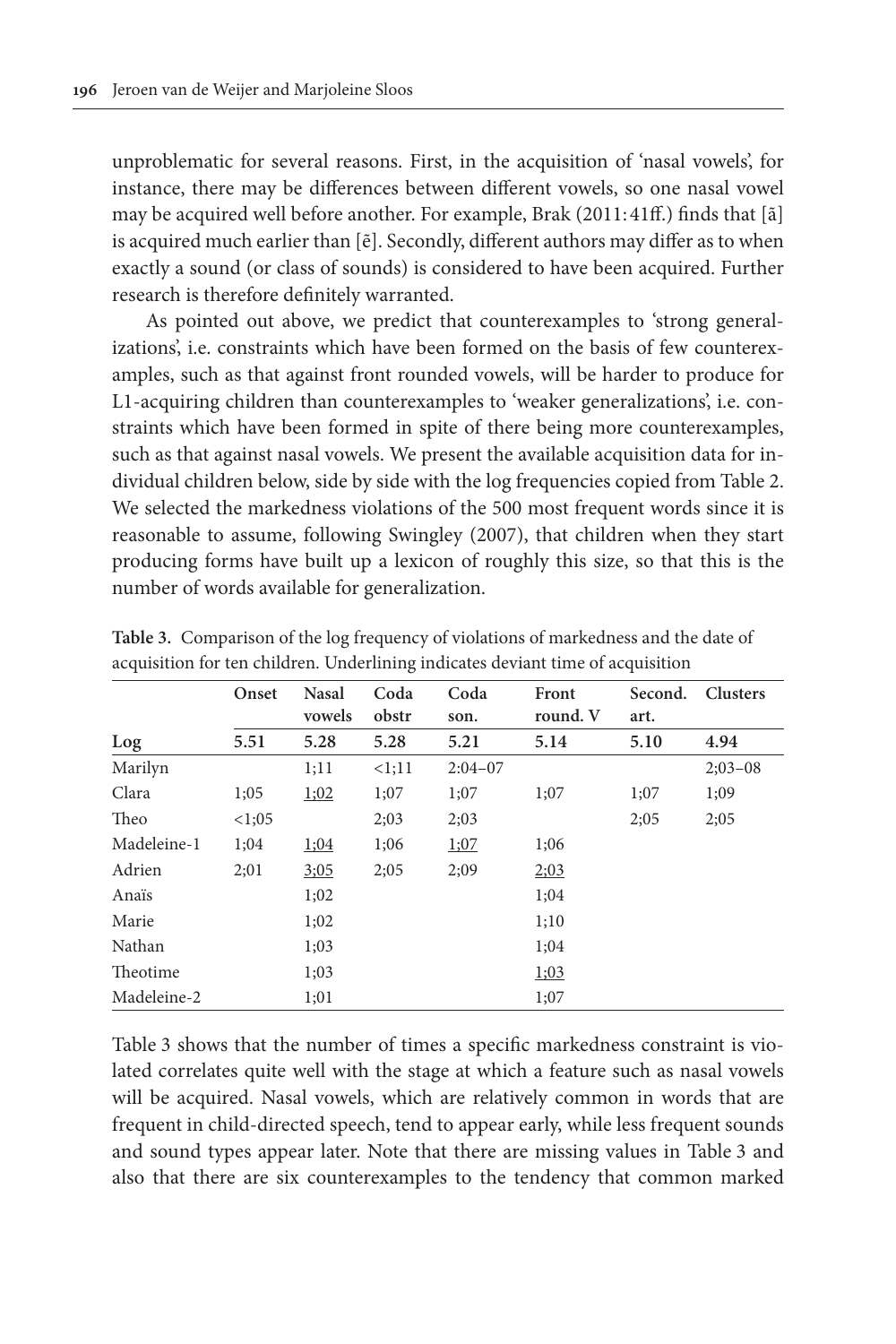features are acquired earlier than less common ones, which we attribute to common individual differences in phonological acquisition (see for instance Vihman & Greenlee 1987). In order to investigate the strength of the correlation between the age of acquisition (in months) and the frequency of the marked structures, we performed Spearman's correlation tests for the data of the five children for which we had more than two data points for the order of acquisition (see Table 4).

|             | <b>Correlation R</b> | p-value  |  |
|-------------|----------------------|----------|--|
| Marilyn     | $-0.97$              | $0.005*$ |  |
| Clara       | $-0.87$              | $0.005*$ |  |
| Theo        | $-0.95$              | $0.014*$ |  |
| Madeleine-1 | $-0.84$              | $0.038*$ |  |
| Adrien      | $-0.55$              | 0.257    |  |

**Table 4.** Correlation between the age of acquisition for five children and the frequency of the violations

Table 4 shows a strikingly high negative correlation coefficient for four of these children between the age of acquisition and the frequency of the violations. This supports our claim that word frequency plays a crucial role in the acquisition of the relevant markedness constraints.

# **5. Discussion and conclusion**

It turns out that acquisition of French markedness constraints and the order of acquisition can largely be predicted on the basis of frequency of markedness violations in the input to which children are exposed. This obviously makes sense, because if a learner is more frequently exposed to a certain pattern, it will be easier to acquire. Mainstream Optimality Theory cannot replicate this result, because constraints are assumed to be innate. More recent approaches took learnability of constraints into account, but frequency plays no role in how the content of the grammar, i.e. the constraints, is acquired. Proponents of a "frequency-free" OT might argue that acquisition is part of performance and OT deals with competence. We think this is not the correct approach, in the light of an accumulating amount of evidence that shows that usage-based aspects of language play important roles in the structure and development of language (see for instance Bybee 2001, 2006, 2010). Rather, we think that usage-based aspects such as frequency should be incorporated in formal models, leading to so-called "hybrid" approaches (e.g. van de Weijer 2012; Sloos 2013) that try to combine the "best of both worlds": A richlyspecified lexicon combined with a fully-fledged grammatical module, which may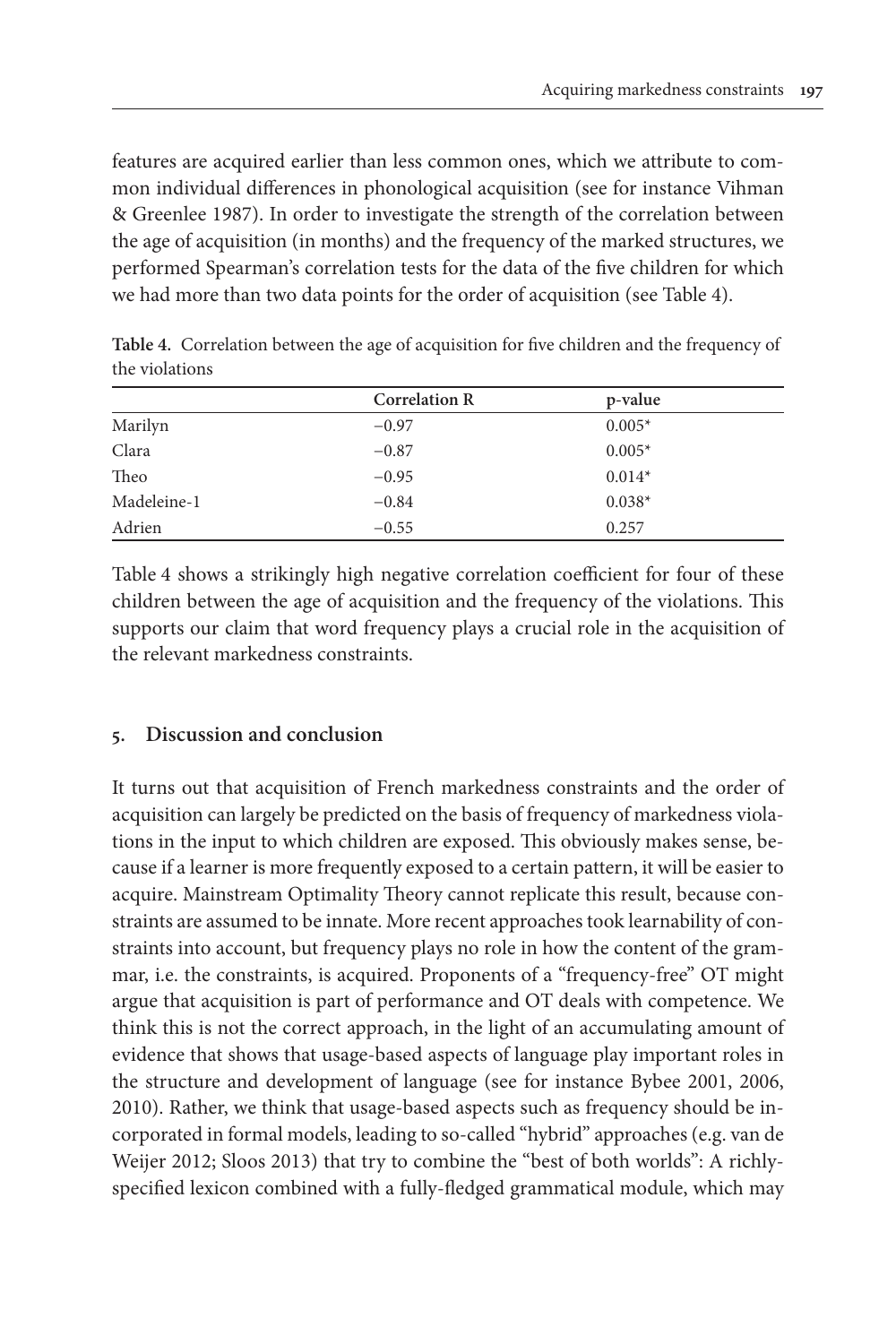take the shape of a constraint-based grammar.<sup>1</sup> In such a grammar, we submit, constraints are acquired, not innate.

Our second goal in this paper was to show that the order of acquisition corresponds quite closely to the number of times with which violations of these markedness constraints are violated in the most frequent words in French. This strengthens the idea that constraints are nothing more (or less) than generalizations that children make in order to structure their language environment. If a generalization is strong, i.e. has few exceptions, it will be difficult to unlearn and thus the exceptions will show up later in the acquisition process. Although more factors play a role here, this is borne out to a very large extent for the markedness constraints explored here.

Our approach, acquisition of constraints on the basis of frequency, makes two important predictions. First, if two languages have the same marked structures, the order of acquisition in our model may be different, according to the relative frequency of the structures. Other approaches in OT would assume that acquisition depends on the relative markedness, hence the order of acquisition would be the same for both languages. This is the line of research we are currently pursuing. Secondly, we assume that constraints are acquired on an as-needed basis: If no evidence for a constraint exists, it will not be acquired. We leave this for future research.

## **Notes**

**\*** We would like to thank audiences at presentations at the TIN-dag, Shanghai International Studies University, East China Normal University, the Child Phonology Conference Nijmegen 2013, and the 21th Manchester Phonology Meeting 2013 for comments and discussion. We are also grateful to three anonymous LIN reviewers and the editors of this volume for comments and insightful discussion, which helped us to express some of the ideas in this paper much more clearly. All remaining deficiencies are our own.

**1.** Such a model can capture frequency information, but also, for instance, orthographical or sociolinguistic information.

## **References**

Adriaans, Frans & René Kager. 2010. Adding generalization to statistical learning: The induction of phonotactics from continuous speech. *Journal of Memory and Language* 62(3). 311–331. Boersma, Paul. 1997. *Functional phonology — Formalizing the interactions between articulatory and perceptual drives*. Amsterdam: University of Amsterdam PhD dissertation.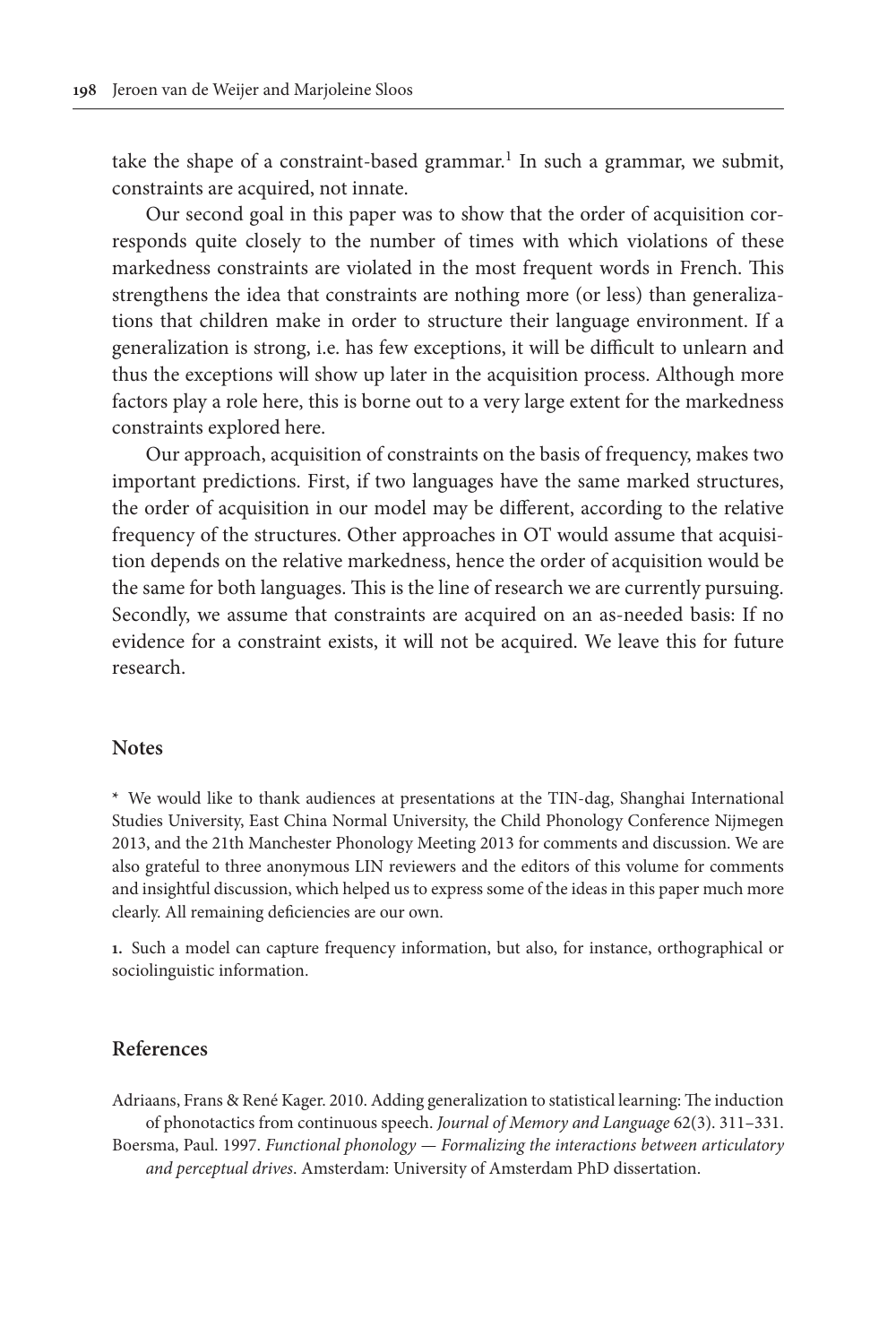- Boersma, Paul & Clara Levelt. 2000. Gradual constraint-ranking learning algorithm predicts acquisition order. *Proceedings of the Child Language Research Forum* 30. 229–237.
- Bogaards, Piet. 2000. *Van Dale groot woordenboek Nederlands-Frans*, 3rd edn. Utrecht: Van Dale.
- Brak, Jantina. 2011. L'acquisition segmentale et suprasegmentale des enfants français. Utrecht: University of Utrecht MA thesis.
- Bybee, Joan L. 2001. *Phonology and language use*. Cambridge and New York: Cambridge University Press.
- Bybee, Joan L. 2006. From usage to grammar: The mind's response to repetition. *Language* 82(4). 711–733.
- Bybee, Joan L. 2010. *Language, usage and cognition*. Cambridge: Cambridge University Press.
- Bybee, Joan L. & Paul Hopper. 2001. Introduction to frequency and the emergence of linguistic structure. In Joan L. Bybee & Paul Hopper (eds.), *Frequency and the emergence of linguistic structure*, 1–24. Amsterdam and Philadelphia: John Benjamins.
- Fagyal, Zsuzsanna, Douglas Kibbee & Frederic Jenkins. 2006. *French: A linguistic introduction*. Cambridge: Cambridge University Press.
- Fougeron, Cécile & Caroline L. Smith. 1993. Illustrations of the IPA: French. *Journal of the International Phonetic Association* 23(2). 73–76.
- Gnanadesikan, Amalia E. 2004. Markedness and faithfulness constraints in child phonology. In René Kager, Joe Pater & Wim Zonneveld (eds.), *Constraints in Phonological Acquisition*, 73–108. Cambridge: Cambridge University Press.
- Hayes, Bruce. 1996. Phonetically driven phonology: The role of Optimality Theory and inductive grounding. *Proceedings of the 1996 Milwaukee Conference on Formalism and Functionalism in Linguistics*. Available in Rutgers Optimality Archive, [http://roa.rutgers.edu.](http://roa.rutgers.edu)
- Hayes, Bruce & Colin Wilson. 2008. A Maximum Entropy model of phonotactics and phonotactic learning. *Linguistic Inquiry* 39(3). 379–440.
- Johnson, Wyn & Paula Reimers. 2010. *Patterns in child phonology*. Edinburgh: Edinburgh University Press.
- Kager, René. 1999. *Optimality theory*. Cambridge: Cambridge University Press.
- Kaun, Abigail R. 2004. The typology of rounding harmony. In Bruce Hayes, Robert Kirchner & Donca Steriade (eds.), *Phonetically Based Phonology*, 87–116. Cambridge: Cambridge University Press.
- Larousse. French-English dictionary (online edition) [http://www.larousse.com/en/dictionaries/](http://www.larousse.com/en/dictionaries/french-english) [french-english](http://www.larousse.com/en/dictionaries/french-english) (15 February, 2013).
- MacWhinney, Brian. 2000. *The CHILDES Project: Tools for Analyzing Talk.* 3rd edn. Mahwah, NJ: Lawrence Erlbaum Associates.
- Maddieson, Ian. 1984. *Patterns of sounds*. Cambridge: Cambridge University Press.
- McCarthy, John J. 1993. A case of surface constraint violation. *Canadian Journal of Linguistics*  38(2). 169–195.
- New, Boris & Christophe Pallier. 2001.<http://www.lexique.org>(2 September, 2012).
- Prince, Alan & Paul Smolensky. 1993 [2004]. *Optimality Theory Constraint interaction in generative grammar*. London: Blackwell.
- Rose, Yvan. 2000. *Headedness and Prosodic Licensing in the L1 Acquisition of Phonology*. Montréal: McGill PhD dissertation.
- Saffran, Jenny R. 2001. Words in a sea of sounds: The output of statistical learning. *Cognition* 81. 149–169.